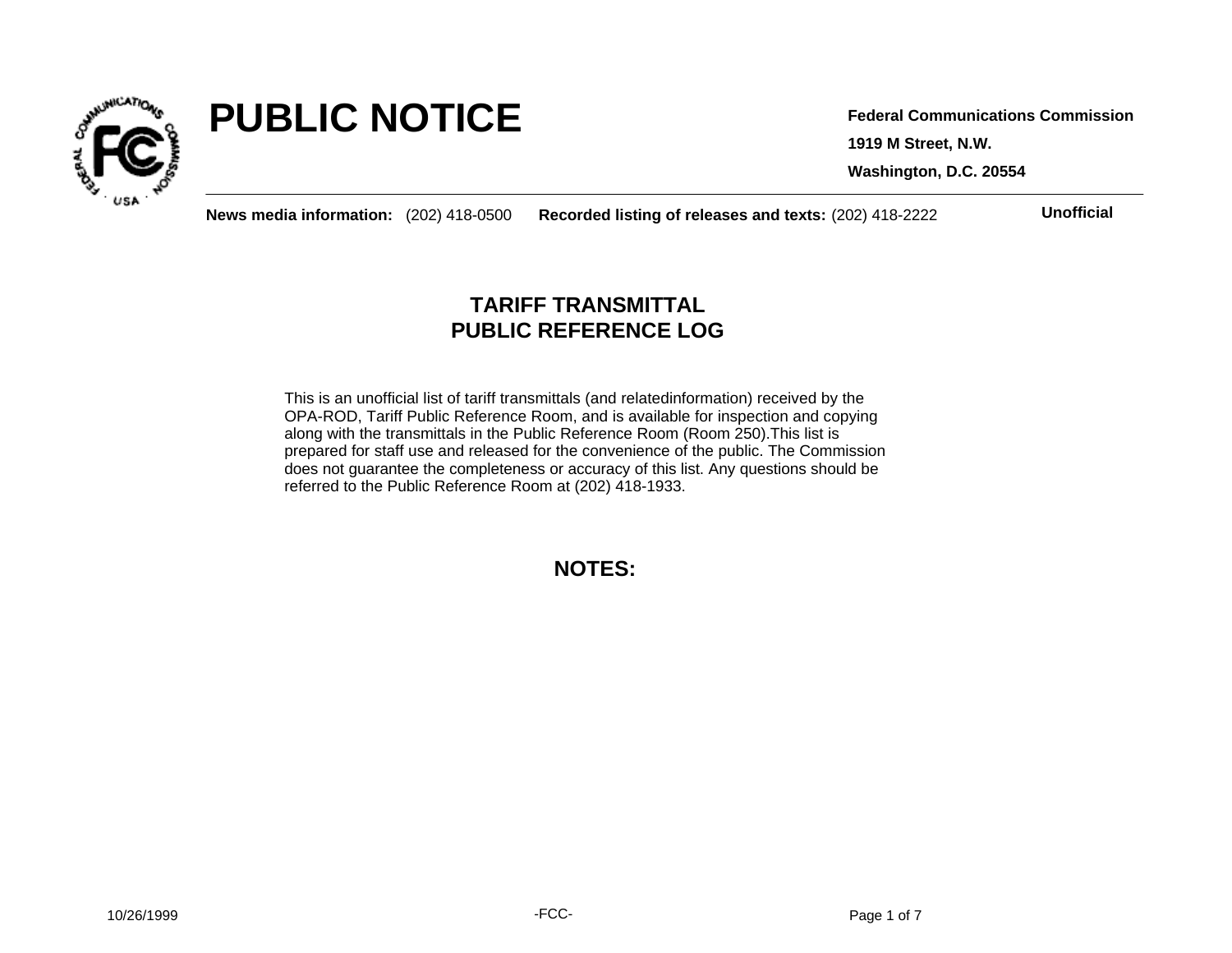| <b>ISSUED</b> | <b>CARRIER</b>                                                      |                          | FILING# TRANS# | FCC#           | <b>EFFDATE</b>  | #DISK #CD | #PAGES         | <b>NTC</b>     | 61.38 61.49 PUS | <b>PETN-DUE</b>          | S.P.# |
|---------------|---------------------------------------------------------------------|--------------------------|----------------|----------------|-----------------|-----------|----------------|----------------|-----------------|--------------------------|-------|
|               | 10/25/1999 ALIANT COMMUNICATIONS CO.                                | 1                        | 30             | -1             | 11/1/1999       |           | -1             | $\overline{7}$ |                 | VJ<br>10/28/1999         |       |
|               |                                                                     |                          |                | $\overline{2}$ |                 |           |                |                |                 | 10/28/1999               |       |
|               |                                                                     |                          |                |                | SYNOPSIS        |           |                |                |                 |                          |       |
|               | Filling to implement decreased Universal Service Fund contribution. |                          |                |                |                 |           |                |                |                 |                          |       |
|               |                                                                     |                          |                |                |                 |           |                |                |                 |                          |       |
| <b>ISSUED</b> | <b>CARRIER</b>                                                      |                          | FILING# TRANS# | FCC#           | <b>EFFDATE</b>  | #DISK #CD | #PAGES         | <b>NTC</b>     |                 | 61.38 61.49 PUS PETN-DUE | S.P.# |
|               | 10/25/1999 ALLTEL TELEPHONE SERVICES CORPORATIC                     | $\overline{\mathbf{1}}$  | 75             | $\overline{1}$ | 11/1/1999       |           | -1             | $\overline{7}$ |                 | <b>JWL</b><br>10/28/1999 |       |
|               |                                                                     |                          |                |                | SYNOPSIS        |           |                |                |                 |                          |       |
|               | Implements decreased Universal Service Fund contribution.           |                          |                |                |                 |           |                |                |                 |                          |       |
| <b>ISSUED</b> | <b>CARRIER</b>                                                      |                          | FILING# TRANS# | FCC#           | <b>EFFDATE</b>  | #DISK #CD | #PAGES         | <b>NTC</b>     |                 | 61.38 61.49 PUS PETN-DUE | S.P.# |
|               | 10/25/1999 AMERITECH SERVICES                                       | $\overline{\phantom{a}}$ | 1218           | 4              | 11/1/1999       |           | -1             | $\overline{7}$ |                 | <b>RLS</b><br>10/28/1999 |       |
|               |                                                                     |                          |                | $\overline{2}$ |                 |           |                |                |                 | 10/28/1999               |       |
|               |                                                                     |                          |                |                | <b>SYNOPSIS</b> |           |                |                |                 |                          |       |
|               | This filing is a revised 4th Quarter 1999 USF filing.               |                          |                |                |                 |           |                |                |                 |                          |       |
| <b>ISSUED</b> | <b>CARRIER</b>                                                      |                          | FILING# TRANS# | FCC#           | <b>EFFDATE</b>  | #DISK #CD | #PAGES         | <b>NTC</b>     |                 | 61.38 61.49 PUS PETN-DUE | S.P.# |
|               | 10/25/1999 BELL ATLANTIC NETWORK SERVICES                           | -1                       | 1204           | -1             | 11/1/1999       |           | -1             | $\overline{7}$ |                 | 10/28/1999<br><b>JWL</b> |       |
|               |                                                                     |                          |                | 11             |                 |           |                |                |                 | 10/28/1999               |       |
|               |                                                                     |                          |                |                | SYNOPSIS        |           |                |                |                 |                          |       |
|               | 4th quarter USF revision                                            |                          |                |                |                 |           |                |                |                 |                          |       |
| <b>ISSUED</b> | <b>CARRIER</b>                                                      |                          | FILING# TRANS# | FCC#           | <b>EFFDATE</b>  | #DISK #CD | #PAGES         | <b>NTC</b>     |                 | 61.38 61.49 PUS PETN-DUE | S.P.# |
|               | 10/25/1999 BELLSOUTH TELECOMMUNICATIONS, INC.                       | $\overline{1}$           | 523            | -1             | 11/1/1999       |           | $\overline{1}$ | $\overline{7}$ |                 | <b>CEH</b><br>10/28/1999 |       |
|               |                                                                     |                          |                | 4              |                 |           |                |                |                 | 10/28/1999               |       |
|               |                                                                     |                          |                |                | SYNOPSIS        |           |                |                |                 |                          |       |

Contains exogenous cost changes to the Fourth Quarter 1999 Universal Service Contribution Factors for November and December 1999.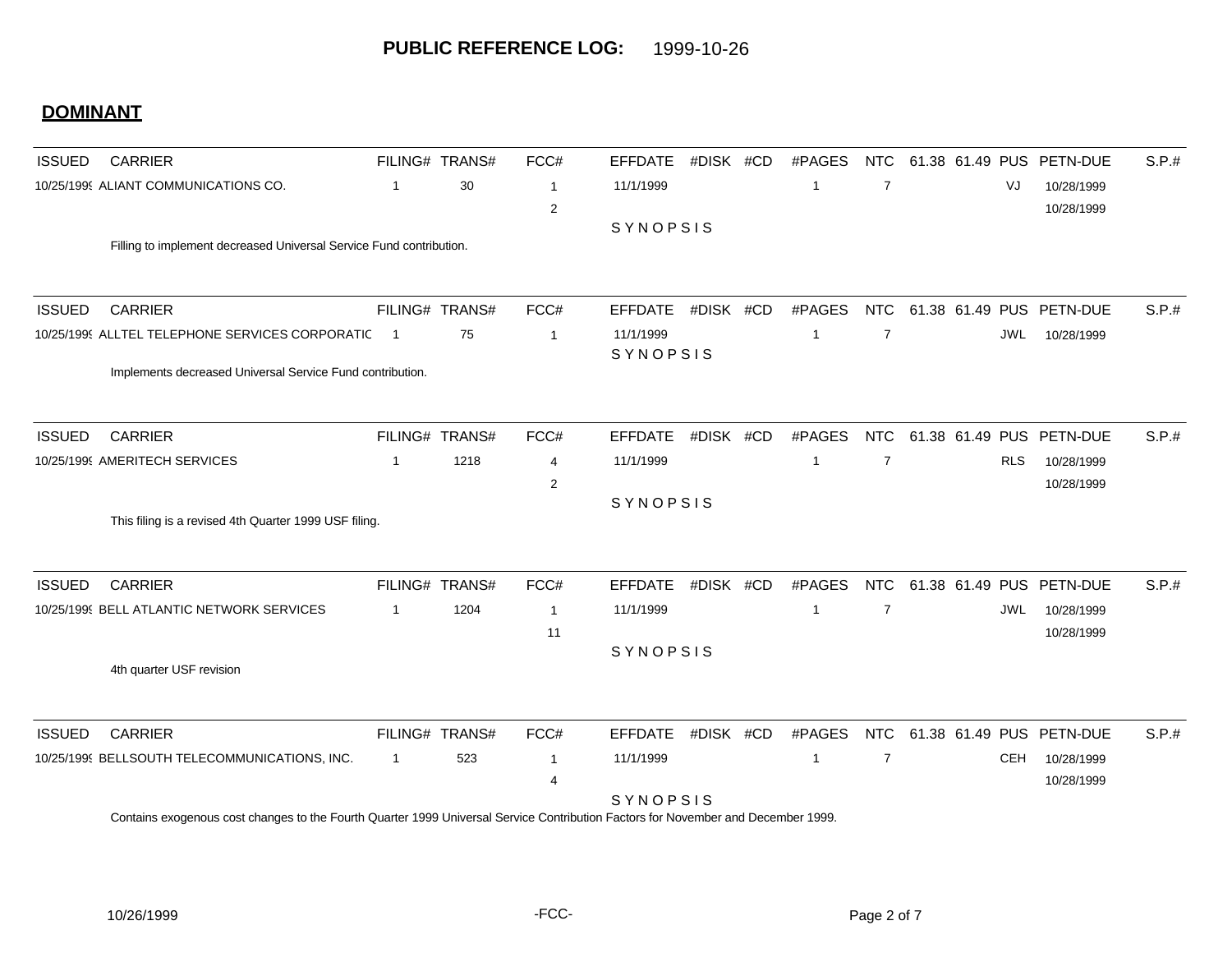| <b>ISSUED</b> | <b>CARRIER</b>                                                                                                                                                                                                                |              | FILING# TRANS# | FCC#           | <b>EFFDATE</b>               | #DISK #CD | #PAGES       | <b>NTC</b>     |            | 61.38 61.49 PUS PETN-DUE | S.P.# |
|---------------|-------------------------------------------------------------------------------------------------------------------------------------------------------------------------------------------------------------------------------|--------------|----------------|----------------|------------------------------|-----------|--------------|----------------|------------|--------------------------|-------|
|               | 10/25/1999 BELLSOUTH TELECOMMUNICATIONS, INC.                                                                                                                                                                                 | $\mathbf{1}$ | 524            | -1             | 10/26/1999<br>SYNOPSIS       |           | -1           | $\overline{1}$ | <b>CEH</b> |                          |       |
|               | Introduces a second video fomat for BellsSouth SPA Boadcast Quality Video Service.                                                                                                                                            |              |                |                |                              |           |              |                |            |                          |       |
| <b>ISSUED</b> | <b>CARRIER</b>                                                                                                                                                                                                                |              | FILING# TRANS# | FCC#           | <b>EFFDATE</b>               | #DISK #CD | #PAGES       | <b>NTC</b>     |            | 61.38 61.49 PUS PETN-DUE | S.P.# |
|               | 10/25/1999 CINCINNATI BELL TELEPHONE                                                                                                                                                                                          | $\mathbf 1$  | 742            | 35             | 11/1/1999                    |           | -1           | $\overline{7}$ | <b>SCF</b> | 10/28/1999               |       |
|               |                                                                                                                                                                                                                               |              |                | 40             |                              |           |              |                |            | 10/28/1999               |       |
|               | USF filing for November and December, 1999                                                                                                                                                                                    |              |                |                | SYNOPSIS                     |           |              |                |            |                          |       |
| <b>ISSUED</b> | <b>CARRIER</b>                                                                                                                                                                                                                |              | FILING# TRANS# | FCC#           | <b>EFFDATE</b>               | #DISK #CD | #PAGES       | <b>NTC</b>     |            | 61.38 61.49 PUS PETN-DUE | S.P.# |
|               | 10/25/1999 FRONTIER COMMUNICATIONS OF MN                                                                                                                                                                                      | $\mathbf 1$  | 18             | $\overline{1}$ | 11/1/1999                    |           | -1           | $\overline{7}$ | <b>CEH</b> | 10/28/1999               |       |
|               | Implements exogenous cost changes associated with the change in Universal Service.                                                                                                                                            |              |                |                | SYNOPSIS                     |           |              |                |            |                          |       |
| <b>ISSUED</b> | <b>CARRIER</b>                                                                                                                                                                                                                |              | FILING# TRANS# | FCC#           | <b>EFFDATE</b>               | #DISK #CD | #PAGES       | <b>NTC</b>     |            | 61.38 61.49 PUS PETN-DUE | S.P.# |
|               | 10/25/1999 GTE SYSTEM TELEPHONE COMPANIES                                                                                                                                                                                     | $\mathbf{1}$ | 296            | -1             | 11/1/1999                    |           | -1           | $\overline{7}$ | VJ         | 10/28/1999               |       |
|               | Updates Universal Service Fund amount                                                                                                                                                                                         |              |                |                | SYNOPSIS                     |           |              |                |            |                          |       |
| <b>ISSUED</b> | <b>CARRIER</b>                                                                                                                                                                                                                |              | FILING# TRANS# | FCC#           | <b>EFFDATE</b>               | #DISK #CD | #PAGES       | <b>NTC</b>     |            | 61.38 61.49 PUS PETN-DUE | S.P.# |
|               | 10/25/1999 GTE TELEPHONE COMPANIES                                                                                                                                                                                            | 1            | 1226           | -1             | 11/9/1999<br><b>SYNOPSIS</b> |           | -1           | 15             | VJ         | 1/8/1900                 |       |
|               | This filing increases the Interconnection Rate and Marketing Expense Recovery Charge in Florida and Texas, as a result of adjustments to the Universal Service Fund Contribution Factors filed under<br>Transmittal No. 1225. |              |                |                |                              |           |              |                |            |                          |       |
| <b>ISSUED</b> | <b>CARRIER</b>                                                                                                                                                                                                                |              | FILING# TRANS# | FCC#           | <b>EFFDATE</b>               | #DISK #CD | #PAGES       | <b>NTC</b>     |            | 61.38 61.49 PUS PETN-DUE | S.P.# |
|               | 10/25/1999 GTE TELEPHONE COMPANIES                                                                                                                                                                                            | $\mathbf{1}$ | 1225           | $\mathbf{1}$   | 11/1/1999                    |           | $\mathbf{1}$ | $\overline{7}$ | VJ         | 10/28/1999               |       |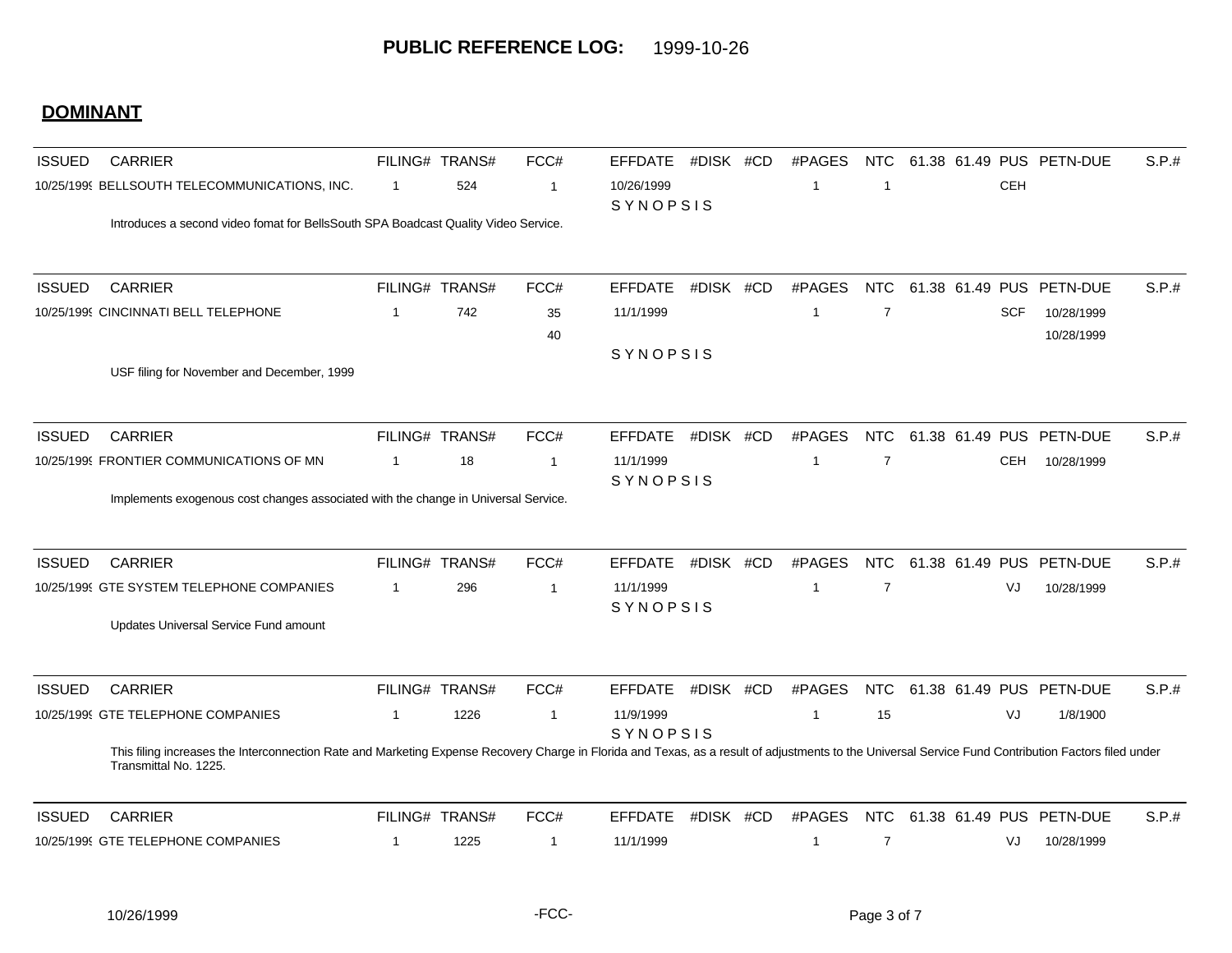| <b>ISSUED</b> | <b>CARRIER</b>                                                                                                                                         |                | FILING# TRANS# | FCC#           | <b>EFFDATE</b>        | #DISK #CD | #PAGES         | <b>NTC</b>     |  | 61.38 61.49 PUS PETN-DUE | S.P.# |
|---------------|--------------------------------------------------------------------------------------------------------------------------------------------------------|----------------|----------------|----------------|-----------------------|-----------|----------------|----------------|--|--------------------------|-------|
|               | 10/25/1999 GTE TELEPHONE COMPANIES                                                                                                                     | $\mathbf{1}$   | 1225           | $\overline{2}$ | 11/1/1999<br>SYNOPSIS |           | -1             | $\overline{7}$ |  | VJ<br>10/28/1999         |       |
|               | Under authority of th Commissions Order in CC Docket No. 96-290 and Public Notice                                                                      |                |                |                |                       |           |                |                |  |                          |       |
| <b>ISSUED</b> | <b>CARRIER</b>                                                                                                                                         |                | FILING# TRANS# | FCC#           | <b>EFFDATE</b>        | #DISK #CD | #PAGES         | <b>NTC</b>     |  | 61.38 61.49 PUS PETN-DUE | S.P.# |
|               | 10/25/1999 NATIONAL EXCHANGE CAR. ASSOC.                                                                                                               | $\overline{1}$ | 843            | 5              | 11/1/1999             |           | $\overline{1}$ | $\overline{7}$ |  | <b>ENG</b><br>10/28/1999 |       |
|               | Reduces terminating Common Carrier Line (CCL) rates                                                                                                    |                |                |                | SYNOPSIS              |           |                |                |  |                          |       |
| <b>ISSUED</b> | <b>CARRIER</b>                                                                                                                                         |                | FILING# TRANS# | FCC#           | <b>EFFDATE</b>        | #DISK #CD | #PAGES         | <b>NTC</b>     |  | 61.38 61.49 PUS PETN-DUE | S.P.# |
|               | 10/25/1999 NEVADA BELL                                                                                                                                 | $\mathbf{1}$   | 282            | $\overline{1}$ | 11/1/1999             |           | $\overline{1}$ | $\overline{7}$ |  | <b>SCF</b><br>10/28/1999 |       |
|               | Proposes to incorporate revised Universal Service Fund factors.                                                                                        |                |                |                | SYNOPSIS              |           |                |                |  |                          |       |
| <b>ISSUED</b> | <b>CARRIER</b>                                                                                                                                         |                | FILING# TRANS# | FCC#           | <b>EFFDATE</b>        | #DISK #CD | #PAGES         | <b>NTC</b>     |  | 61.38 61.49 PUS PETN-DUE | S.P.# |
|               | 10/25/1999 PACIFIC BELL                                                                                                                                | $\mathbf{1}$   | 2079           | 128            | 11/1/1999             |           | $\overline{1}$ | $\overline{7}$ |  | <b>SCF</b><br>10/28/1999 |       |
|               | Pacific is proposing to incorporate the revised USF factors as provided in the Commissions Public Notice, DA 99-2109, released October 8, 1999.        |                |                |                | SYNOPSIS              |           |                |                |  |                          |       |
| <b>ISSUED</b> | <b>CARRIER</b>                                                                                                                                         |                | FILING# TRANS# | FCC#           | <b>EFFDATE</b>        | #DISK #CD | #PAGES         | <b>NTC</b>     |  | 61.38 61.49 PUS PETN-DUE | S.P.# |
|               | 10/25/1999 PACIFIC BELL                                                                                                                                | $\mathbf{1}$   | 2078           | 131            | 10/26/1999            |           | $\overline{1}$ | $\overline{1}$ |  | <b>SCF</b>               |       |
|               | Introduces IntraLATA Wholesale Service (IWS).                                                                                                          |                |                |                | SYNOPSIS              |           |                |                |  |                          |       |
| <b>ISSUED</b> | <b>CARRIER</b>                                                                                                                                         |                | FILING# TRANS# | FCC#           | <b>EFFDATE</b>        | #DISK #CD | #PAGES         | <b>NTC</b>     |  | 61.38 61.49 PUS PETN-DUE | S.P.# |
|               | 10/25/1999 SOUTHERN NEW ENGLAND TELEPHONE                                                                                                              | $\mathbf{1}$   | 732            | 39             | 11/1/1999<br>SYNOPSIS |           | $\overline{1}$ | $\overline{7}$ |  | <b>SCF</b><br>10/28/1999 |       |
|               | Proposes to incorporate the revised Universal Service Fund Factors as provided in the Commissions Public Notice, DA 99-2109, released October 8, 1999. |                |                |                |                       |           |                |                |  |                          |       |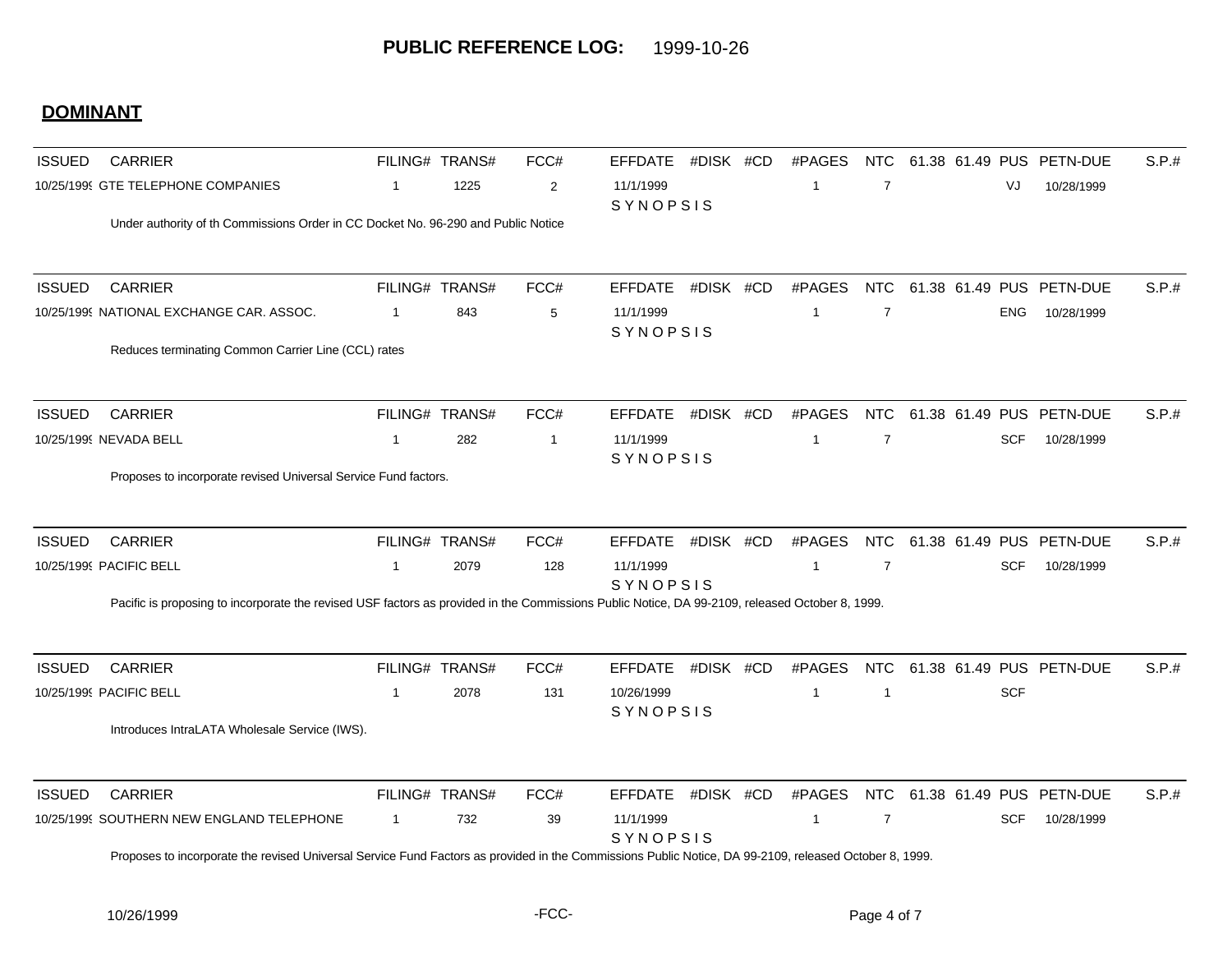| <b>ISSUED</b> | <b>CARRIER</b>                                            | FILING# TRANS# |      | FCC# | EFFDATE         | #DISK | #CD | #PAGES | NTC | 61.38 61.49 PUS PETN-DUE |            |                              | S.P.#  |
|---------------|-----------------------------------------------------------|----------------|------|------|-----------------|-------|-----|--------|-----|--------------------------|------------|------------------------------|--------|
|               | 10/25/1999 SPRINT LOCAL TELEPHONE COMPANIES               |                | 93   | 2    | 11/1/1999       |       |     |        |     |                          | <b>CEH</b> | 10/28/1999                   |        |
|               |                                                           |                |      |      |                 |       |     |        |     |                          |            | 10/28/1999                   |        |
|               |                                                           |                |      |      | <b>SYNOPSIS</b> |       |     |        |     |                          |            |                              |        |
|               | November and December 1999 Universal Service Fund Filing. |                |      |      |                 |       |     |        |     |                          |            |                              |        |
|               |                                                           |                |      |      |                 |       |     |        |     |                          |            |                              |        |
|               |                                                           |                |      |      |                 |       |     |        |     |                          |            |                              |        |
| <b>ISSUED</b> | <b>CARRIER</b>                                            | FILING# TRANS# |      | FCC# | EFFDATE         | #DISK | #CD | #PAGES |     |                          |            | NTC 61.38 61.49 PUS PETN-DUE | S.P.t. |
|               | 10/25/1999 US WEST COMMUNICATIONS, INC.                   |                | 1029 | 5    | 11/1/1999       |       |     |        |     |                          | <b>ENG</b> | 10/28/1999                   |        |
|               |                                                           |                |      |      | <b>SYNOPSIS</b> |       |     |        |     |                          |            |                              |        |
|               | <b>USF Re-Calculation</b>                                 |                |      |      |                 |       |     |        |     |                          |            |                              |        |

#### **NON-DOMINANT**

| ISSUED<br>CARRIER  | FILING# TRANS# |      | FCC# |                |  |     | EFFDATE #DISK #CD #PAGES NTC 61.38 61.49 PUS PETN-DUE | S.P.t. |
|--------------------|----------------|------|------|----------------|--|-----|-------------------------------------------------------|--------|
| 10/25/1999 ALASCOM |                | 1078 | 10   | 10/26/1999 0 1 |  | _ റ | <b>RLS</b>                                            |        |
|                    |                |      |      | SYNOPSIS       |  |     |                                                       |        |

| <b>ISSUED</b><br>CARRIER | FILING# TRANS# | FCC# |                 |  |  |            | EFFDATE #DISK #CD #PAGES NTC 61.38 61.49 PUS PETN-DUE | S.P.# |
|--------------------------|----------------|------|-----------------|--|--|------------|-------------------------------------------------------|-------|
| 10/25/1999 AT&T          | 11455          | 27   | 10/26/1999      |  |  | <b>RLS</b> |                                                       |       |
|                          |                |      |                 |  |  |            |                                                       |       |
|                          |                |      | <b>SYNOPSIS</b> |  |  |            |                                                       |       |

| <b>ISSUED</b><br>CARRIER | FILING# TRANS# | FCC#                             |  |  | EFFDATE #DISK #CD #PAGES NTC 61.38 61.49 PUS PETN-DUE | S.P.# |
|--------------------------|----------------|----------------------------------|--|--|-------------------------------------------------------|-------|
| 10/25/1999 AT&T          |                | CT-7723 CT12775-12787 10/26/1999 |  |  | <b>RLS</b>                                            | 93-88 |
|                          |                | CT-8349                          |  |  |                                                       |       |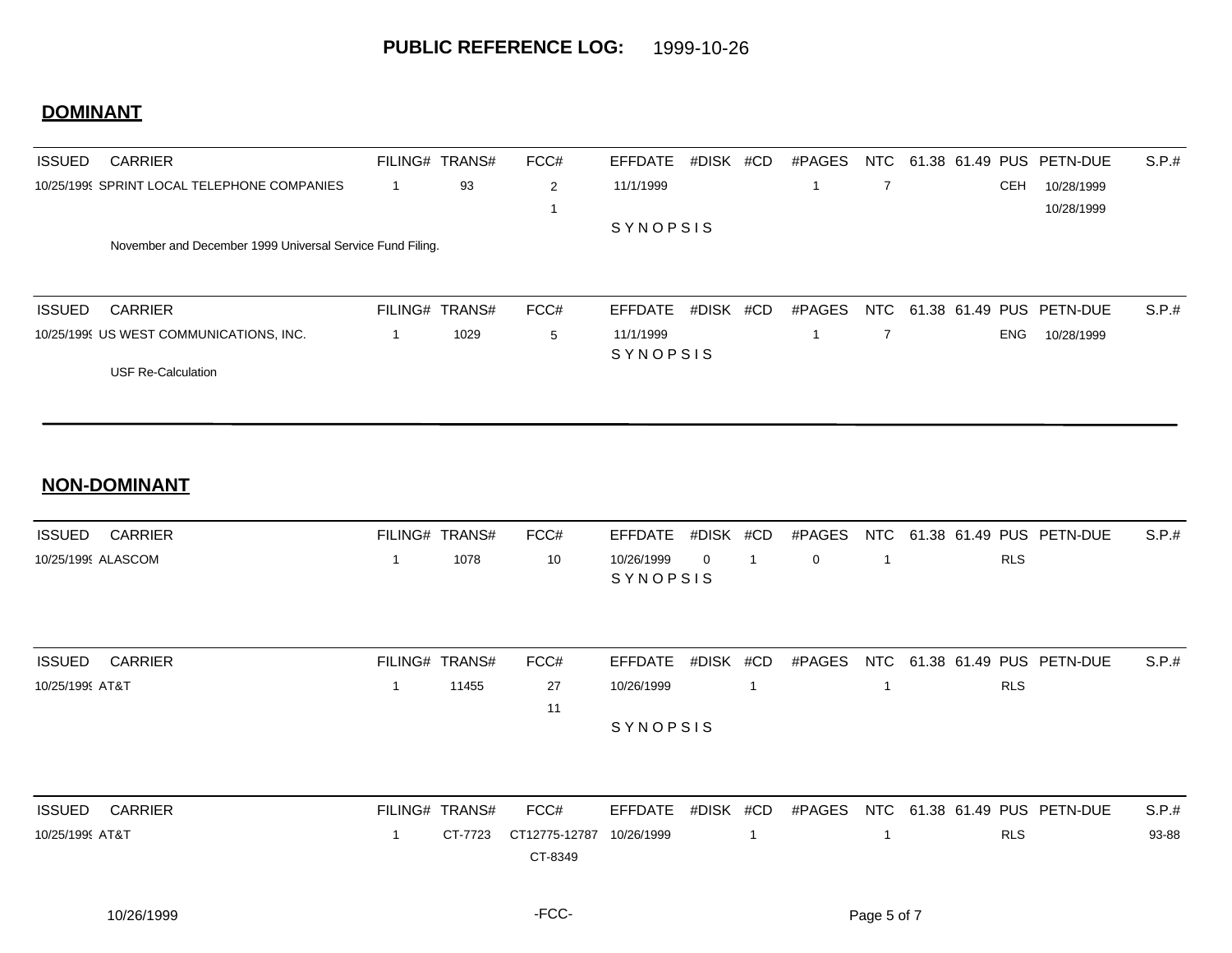#### **NON-DOMINANT**

| <b>ISSUED</b><br><b>CARRIER</b>             |              | FILING# TRANS# | FCC#           | <b>EFFDATE</b>         | #DISK #CD      |             | #PAGES | NTC        |     | 61.38 61.49 PUS PETN-DUE | S.P.# |
|---------------------------------------------|--------------|----------------|----------------|------------------------|----------------|-------------|--------|------------|-----|--------------------------|-------|
| 10/25/1999 AT&T                             | $\mathbf{1}$ | CT-7723        | CT-7392        | 10/26/1999<br>SYNOPSIS |                | $\mathbf 1$ |        |            | RLS |                          |       |
|                                             |              |                |                |                        |                |             |        |            |     |                          |       |
| <b>CARRIER</b><br><b>ISSUED</b>             |              | FILING# TRANS# | FCC#           | <b>EFFDATE</b>         | #DISK          | #CD         | #PAGES | NTC        |     | 61.38 61.49 PUS PETN-DUE | S.P.# |
| 10/25/1999 LATIN AMERICAN ENTERPRISES, INC. | $\mathbf{1}$ | 3              | 2              | 10/26/1999             | $\overline{2}$ |             |        |            | LJB |                          |       |
|                                             |              |                |                | SYNOPSIS               |                |             |        |            |     |                          |       |
| <b>CARRIER</b><br><b>ISSUED</b>             |              | FILING# TRANS# | FCC#           | <b>EFFDATE</b>         | #DISK #CD      |             | #PAGES | <b>NTC</b> |     | 61.38 61.49 PUS PETN-DUE | S.P.# |
| 10/25/1999 NOS COMMUNICATIONS               | $\mathbf 1$  | 59             | $\overline{4}$ | 10/26/1999             |                | 2           |        |            | LJB |                          |       |
|                                             |              |                | 3              | SYNOPSIS               |                |             |        |            |     |                          |       |
| <b>CARRIER</b><br><b>ISSUED</b>             |              | FILING# TRANS# | FCC#           | <b>EFFDATE</b>         | #DISK #CD      |             | #PAGES | NTC        |     | 61.38 61.49 PUS PETN-DUE | S.P.# |
| 10/26/1999 V-LINK                           | 1            | $\mathbf{1}$   | $\mathbf{1}$   | 10/27/1999<br>SYNOPSIS | $\mathbf{1}$   |             |        |            | LJB |                          |       |